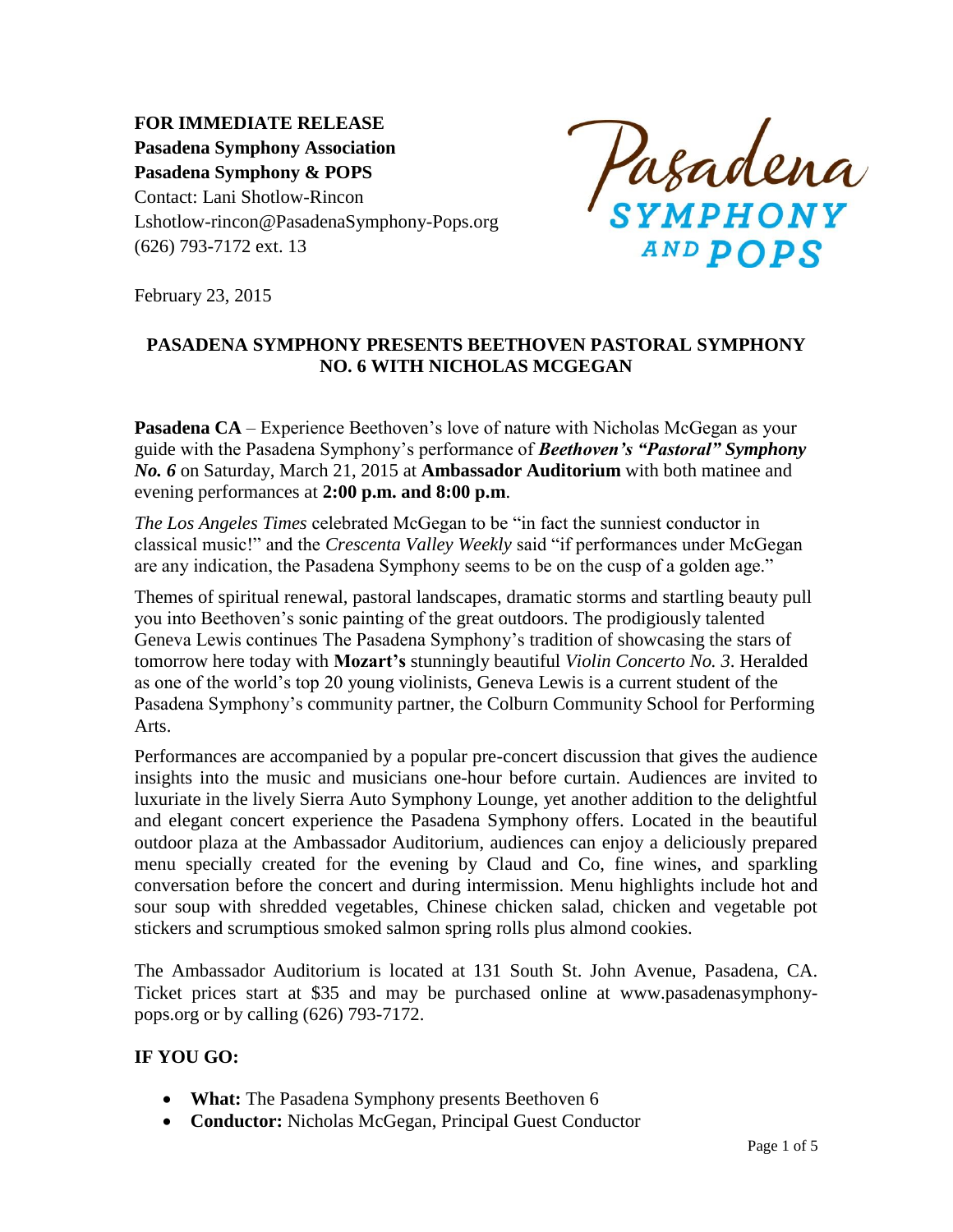- **Soloist:** Geneva Lewis, violin
- **When:** Saturday, March 21 at 2:00 p.m. & 8:00 p.m.
- **Where:** Ambassador Auditorium | 131 South St. John Avenue, Pasadena, CA 91105
- **Cost:** Tickets start at \$35.00
- **Parking:** Valet parking with wheelchair access is available on Green Street for \$15. Handicap and general parking is available next to the Auditorium at the covered parking structure for \$10. Additional handicap parking is also located at the above-ground parking lot adjacent to the Auditorium (entrance on St. John Ave.) for \$10. Parking purchased onsite is cash only.
- **Symphony Lounge:** Located on the plaza at Ambassador Auditorium. Open before the concert and during intermission.
- **Pre-Concert Discussion:** Pre-concert discussion with Nicholas McGegan begins one hour before curtain and is available to all ticket holders.

#### ####

## **ABOUT THE ARTISTS**

#### **Nicholas McGegan**

"If the performances under Nic McGegan are any indication, the Pasadena Symphony seems to be on the cusp of a golden age. Long may it last." praised Ted Ayala of the Crescenta Valley Weekly of Principal Guest Conductor of the Pasadena Symphony. As he embarks on his fourth decade on the podium, Nicholas McGegan — long hailed as "one of the finest baroque conductors of his generation" (London Independent) and "an expert in 18th-century style" (The New Yorker) — is increasingly recognized for his probing and revelatory explorations of music of all periods.

Through 27 years as its music director, McGegan has established the San Francisco-based Philharmonia Baroque Orchestra and Philharmonia Chorale as one of the world's leading period-performance ensembles, with notable appearances at Carnegie Hall, the London Proms, the Amsterdam Concertgebouw, and the International Handel Festival, Göttingen where he was artistic director from 1991 to 2011. Throughout his career, McGegan has defined an approach to period style that sets the current standard: serious and intelligent, but never dogmatic. More recently, Philharmonia Baroque is branching out under his leadership. Calling the group's recent recording of the Brahms Serenades "a truly treasurable disc," James R. Oestreich in The New York Times made special note of the performance's "energy and spirit."

McGegan's ability to engage players and audiences alike has made him a pioneer in broadening the reach of historically informed practice beyond the world of period ensembles to conventional symphonic forces. His guest-conducting appearances with major orchestras — including the New York, Los Angeles, and Hong Kong Philharmonics; the Chicago, Milwaukee, St. Louis, Toronto and Sydney Symphonies; the Cleveland and the Philadelphia Orchestras; and the Northern Sinfonia and Scottish Chamber Orchestra often feature Baroque repertoire alongside Classical, Romantic, 20th-century and even brand-new works: Mendelssohn, Sibelius, Britten, Bach and Handel with the Utah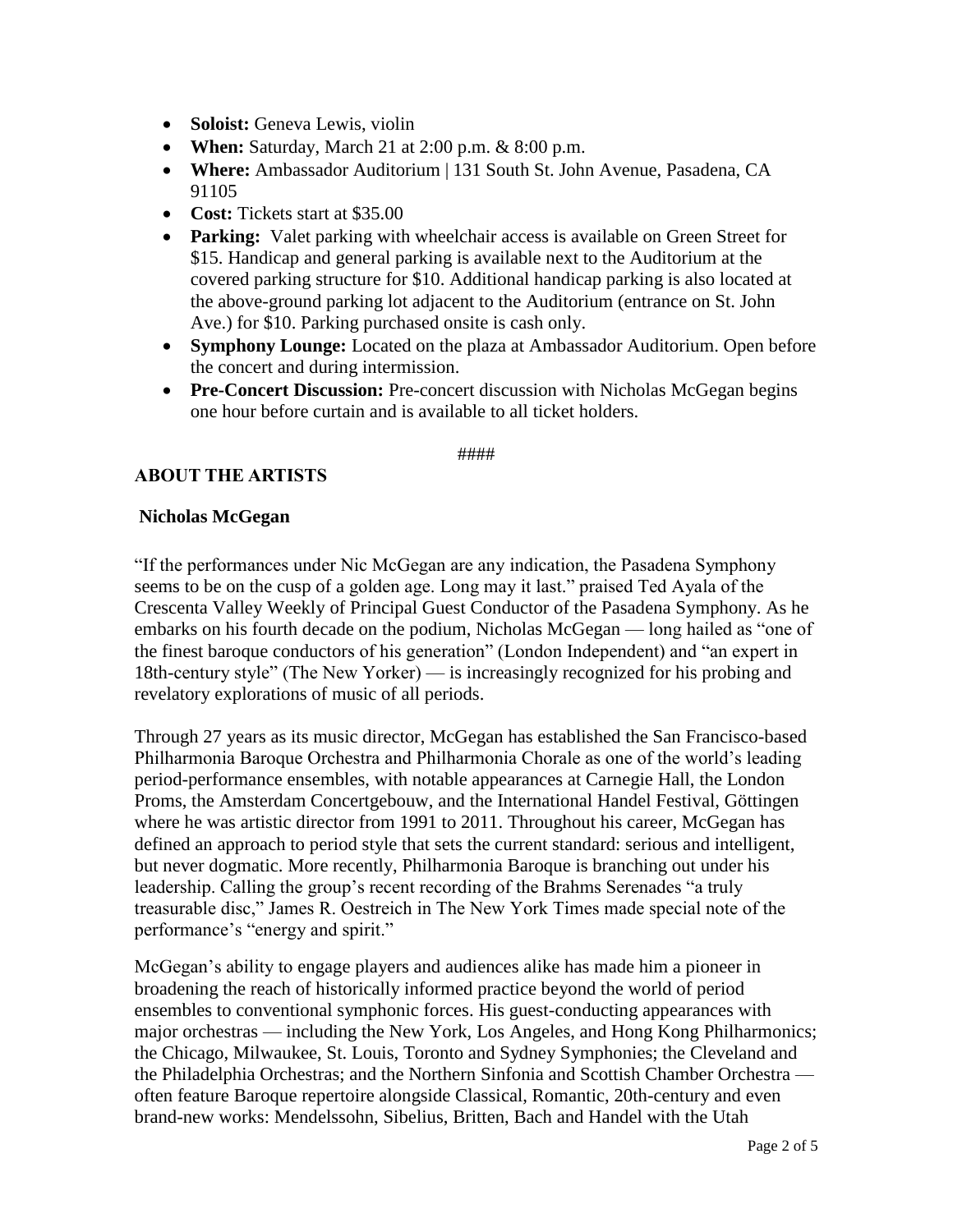Symphony; Poulenc and Mozart with the City of Birmingham Symphony Orchestra; Mahler and Mozart with the Pasadena Symphony Orchestra; and the premiere, in 2012, of Stephen Hough's Missa Mirabilis with the Indianapolis Symphony Orchestra, paired with Haydn, Brahms and Mendelssohn.

Active in opera as well as the concert hall, McGegan was principal conductor of Sweden's perfectly preserved 18th-century theater Drottingholm from 1993 to 1996. He has also been a frequent guest conductor with opera companies including Covent Garden, San Francisco, Santa Fe and Washington.

His discography of more than 100 releases includes the world premiere recording of Handel's Susanna, which garnered both a Gramophone Award and a GRAMMY® nomination, and recent issues of that composer's Solomon, Samson and Acis and Galatea (the little-known version adapted by Felix Mendelssohn). He is also credited with the first performance in modern times of Handel's masterly but mislaidGloria. Under its own label, Philharmonia Baroque Productions (PBP), in addition to the Brahms recording Philharmonia Baroque Orchestra has recently released five acclaimed archival recordings: Berlioz's Les Nuits d'été and selected Handel arias with the late Lorraine Hunt Lieberson; Haydn Symphonies No. 88, 101 and 104, nominated for a GRAMMY® Award; Vivaldi's Four Seasons and other concerti with Elizabeth Blumenstock as violin soloist; Handel's Atalanta with soprano Dominique Labelle in the title role; and Brahms' beloved Serenades.

Mr. McGegan is committed to the next generation of musicians, frequently conducting and coaching students in residencies and engagements at Yale University, the Juilliard School, Harvard University, the Colburn School, Aspen Music Festival and School, and the Music Academy of the West.

Born in England, Nicholas McGegan was educated at Cambridge and Oxford and taught at the Royal College of Music, London. He was made an Officer of the Most Excellent Order of the British Empire (OBE) in the Queen's Birthday Honours for 2010 "for services to music overseas." His awards also include the Halle Handel Prize; an honorary professorship at Georg-August University, Göttingen; the Order of Merit of the State of Lower Saxony (Germany); the Medal of Honour of the City of Göttingen, and an official Nicholas McGegan Day, declared by the Mayor of San Francisco in recognition of two decades of distinguished work with Philharmonia Baroque.

## **Geneva Lewis, Violin**

Geneva Lewis , originally from Auckland, New Zealand, is a merit scholarship student at the Colburn Community School of Performing Arts where she studies with Aimée Kreston, Concertmaster of the Pasadena Symphony. Geneva made her orchestral debut at age 11, and has since matured into an exceptional violinist.

Geneva's powerful performances have awarded her first-prize wins in numerous competitions, including the Brentwood Concerto Competition, Parness Concerto Competition, Southern California Junior Bach Festival Complete Works Audition, and The American Protégé International Piano and Strings Competition. She was presented with the 'Discovery Prize' in the Young Musicians Foundation Debut Concerto Competition and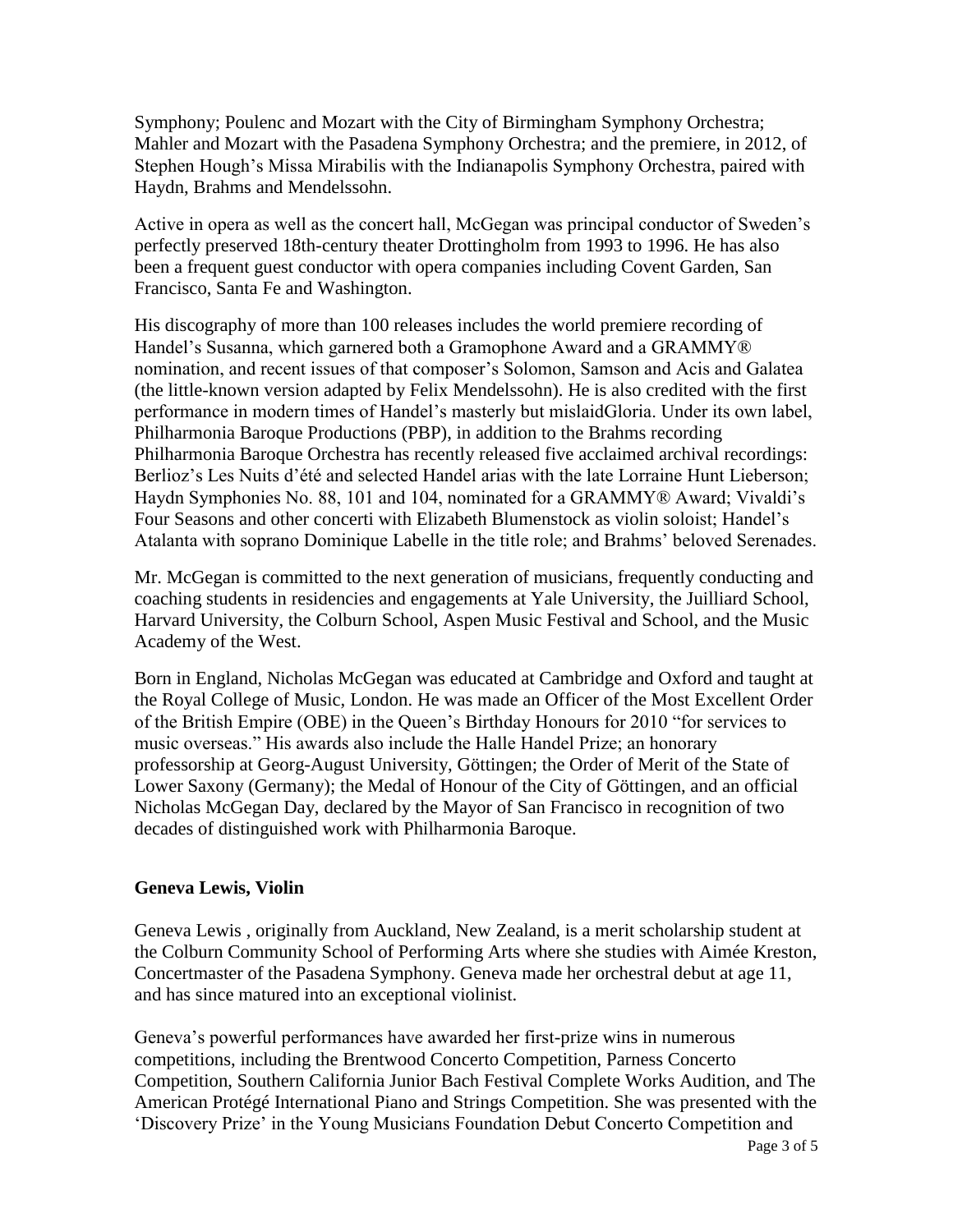won the Doublestop Foundation's "Artist in You" Instrument Loan Competition. With her piano quartet, Geneva reached the semi-finals of the Fischoff National Chamber Music Competition. As a soloist, Geneva has performed with the Brentwood Westwood Symphony Orchestra, Antelope Valley Symphony Orchestra, Culver City Symphony, Pasadena POPS, twice with the Sierra Summer Festival Orchestra and at such venues as the Mozarteum in Salzburg and Carnegie Hall's Weill Recital Hall. In 2012, Geneva was cast alongside Emmy-Award winning actress Mariette Hartley as the young virtuoso violinist, Erica Morini, in the LA Times Critic's Choice, *The Morini Strad*.

Geneva was recently selected as one of the world's top 20 young violinists in the Menuhin International Violin Competition, and will compete in the final rounds of the competition in late February 2014. Geneva will make her solo debut with the Pasadena Symphony in their 2014-2015 concert season. She plays on a Terry Borman violin (1991).

# **ABOUT THE PASADENA SYMPHONY ASSOCIATION**

Recent Acclaim for the Pasadena Symphony and POPS

*"The Pasadena Symphony signals a new direction…teeming with vitality...dripping with opulent, sexy emotion." Los Angeles Times.* 

*"...full of pulsating energy from first note to last... the strings were lushly resonant, the wind principals were at the top of their games, and the brass rang out with gleaming vigor." –Pasadena Star News.*

Formed in 1928, the Pasadena Symphony and POPS is an ensemble of Hollywood's most talented, sought after musicians. With extensive credits in the film, television, recording and orchestral industry, the artists of Pasadena Symphony and POPS are the most heard in the world.

The Pasadena Symphony and POPS performs in two of the most extraordinary venues in the United States: Ambassador Auditorium, known as the *Carnegie Hall of the West,* and the luxuriant Los Angeles Arboretum & Botanic Garden. Internationally recognized, Grammy-nominated conductor, David Lockington, serves as the Pasadena Symphony Association's Music Director, with performance-practice specialist Nicholas McGegan serving as Principal Guest Conductor. The multi-platinum-selling, two-time Emmy and five-time Grammy Award-nominated entertainer dubbed "The Ambassador of the Great American Songbook," Michael Feinstein, is the Principal Pops Conductor, who succeeded Marvin Hamlisch in the newly created *Marvin Hamlisch Chair.*

A hallmark of its robust education programs, the Pasadena Symphony Association has served the youth of the region for over five decades through the Pasadena Youth Symphony Orchestras (PYSO) comprised of five performing ensembles, with over 250 gifted  $4<sup>th</sup>$ -12<sup>th</sup> grade students from more than 50 schools all over the Southern California region. The PYSO Symphony often performs on the popular television show *GLEE*.